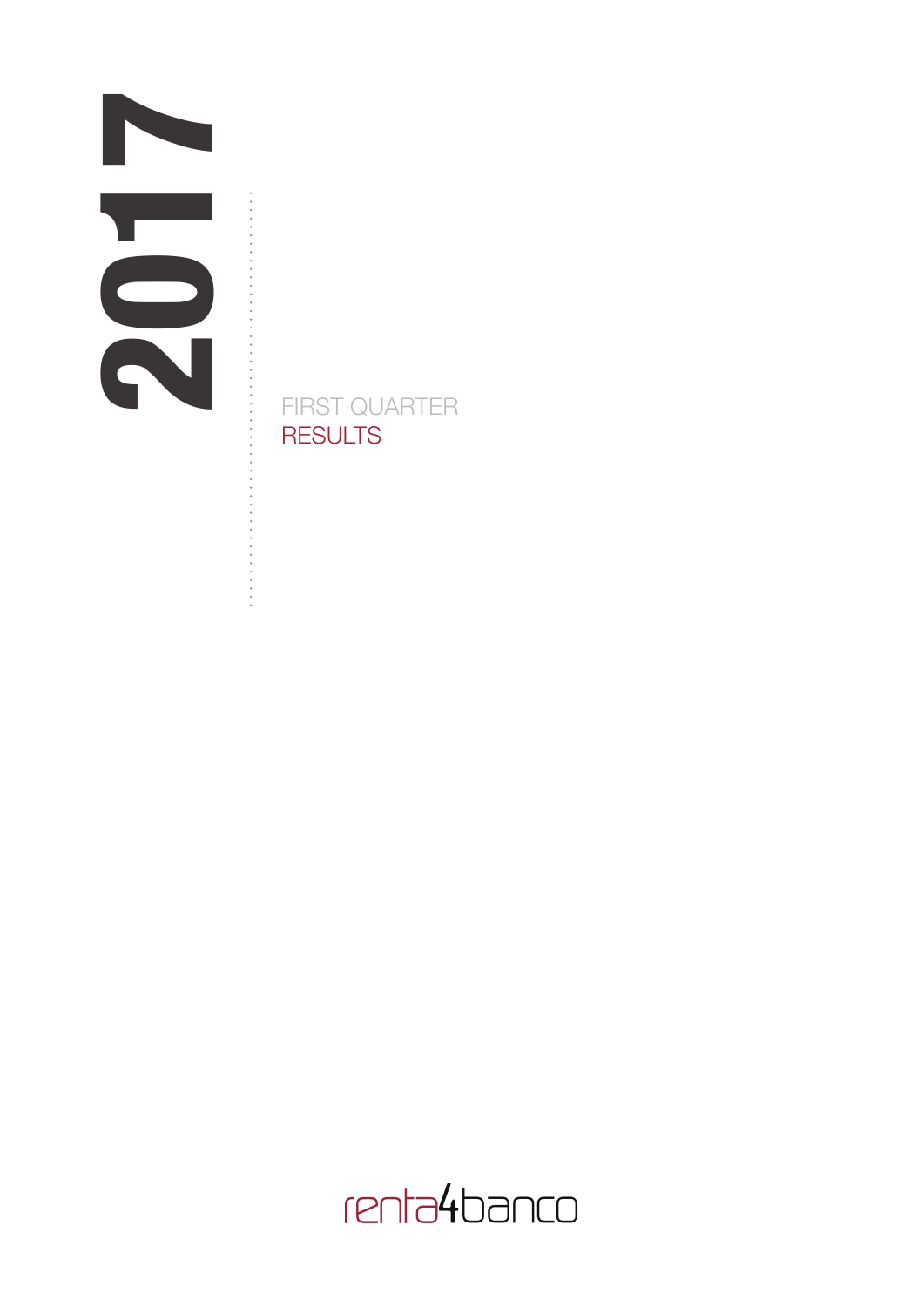# **Highlights**

Renta 4 Banco has increased its Net Profit by 51.2% during the first quarter 2017 to 3.8 million Euros versus 2.5 million Euros achieved in the same period last year.

The Bank's Capital Ratio CET1 Fully Loaded stands at 16.6%, comfortably above current regulatory requirements and amongst the highest in our sector.

500.000 1.000.000 1.500.000 2.000.000 2.500.000 3.000.000 3.500.000  $\bigcirc$ NET PROFIT (1Q 2017 Vs 1Q 2016) *(Thousand euros)* 1Q 2016 1Q 2017 3,8 2,5 33% Propietary network assets: 9,347 millions euros versus same period last year  $\overline{\mathbf{24.9}}$ %  $^{\circ}$  versus same Assets under management: 8,323 millions euros

The Bank's return on equity, ROE, stands at 16.5% again well above the sector average.

During the first quarter the positive trend seen in previous quarters in all business and operating areas has continued. Assets under management have again increased steadly.Net inflows within our proprietary network remain strong.

- Total client assets at the close of the quarter reached 17,547 million Euros.
- Assets under our proprietary network have reached 9,347 million Euros. This represents an increase of 33%  $\blacktriangleright$ over the same period last year. Assets under management have reached 8,323 million Euros with an increase of 24.9% over the same period last year.
- $\mathbf{b}$ Assets in the proprietary network have increased by 413 million Euros during the first quarter 2017.
- Net commissions, including exchange differences, have increased by 16.4% to 17.2 million Euros.

At the next AGM to be held on 28 April 2017, the Board of Directors will propose the payment of a final dividend of 0.094 Euros per share which added to the interim dividend of 0.1025 Euros paid last November 2016 sets the dividend yield at current market levels near 3.6%.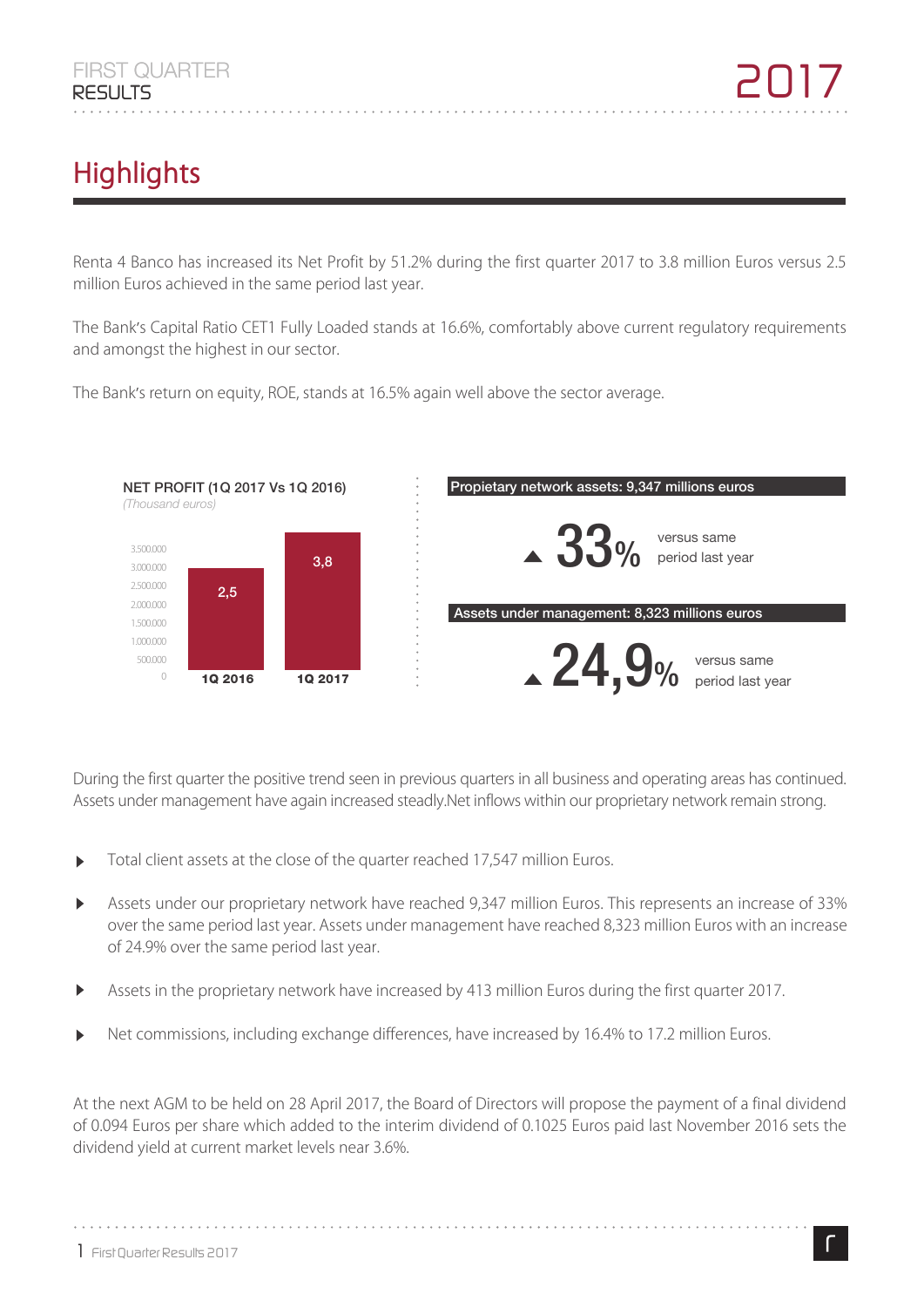# **Operating Data**

| Operating Data                                         | 102017   | 102016  | 0/6   |
|--------------------------------------------------------|----------|---------|-------|
|                                                        |          |         |       |
| <b>Number of Clients</b>                               | 449,745  | 399,808 | 12.5% |
| of Proprietary Network                                 | 70,401   | 66,471  | 5.9%  |
| of Third Party Network                                 | 379,344  | 333,337 | 13.8% |
| Total Assets (million Euros)                           | 17,547   | 13,419  | 30.8% |
| Equities                                               | 8,198    | 5,822   | 40.8% |
| Investment Funds (proprietary and third party)         | 4,322    | 3,403   | 27.0% |
| Pension Funds                                          | 3,005    | 2,444   | 23.0% |
| <b>SICAVs</b>                                          | 996      | 819     | 21.6% |
| Others                                                 | 1.026    | 931     | 10.2% |
| Assets Proprietary Network (million Euros)             | 9,347    | 7.027   | 33.0% |
| Assets Third Party Network (million Euros)             | 8.200    | 6,392   | 28.3% |
| Total Assets Temporary of Banco Madrid (million Euros) | $\Omega$ | 933     |       |

| Financial Indicators ( thousand euros)          | 102017  | 102016    | %       |
|-------------------------------------------------|---------|-----------|---------|
| Thousand of euros                               |         |           |         |
| Fee and commission income                       | 34,030  | 31,963    | 6 5%    |
| Fee and commission expenses                     | -17,858 | $-17.132$ | 4 ን‰    |
| Net Commissions Received                        | 16.172  | 14.831    | 90%     |
| Exchange differences (net)                      | 946     | -81       |         |
| Net Commissions Received + Exchange differences | 17.222  | 14.799    | 16 4%   |
| Financial Margin                                |         | 839       | $-141%$ |
| Result of Financial Operations                  | 1.693   | 951       | 78.0%   |
| Cost of Operation                               | 14.645  | 12.839    | l 41%   |
| Profit from Operating Activities                | 5.023   |           |         |
| <b>Net Profit</b>                               | 3,790   | 2,507     | 51.2%   |
| FPS                                             | 0 30    | በ 34      | 51.2%   |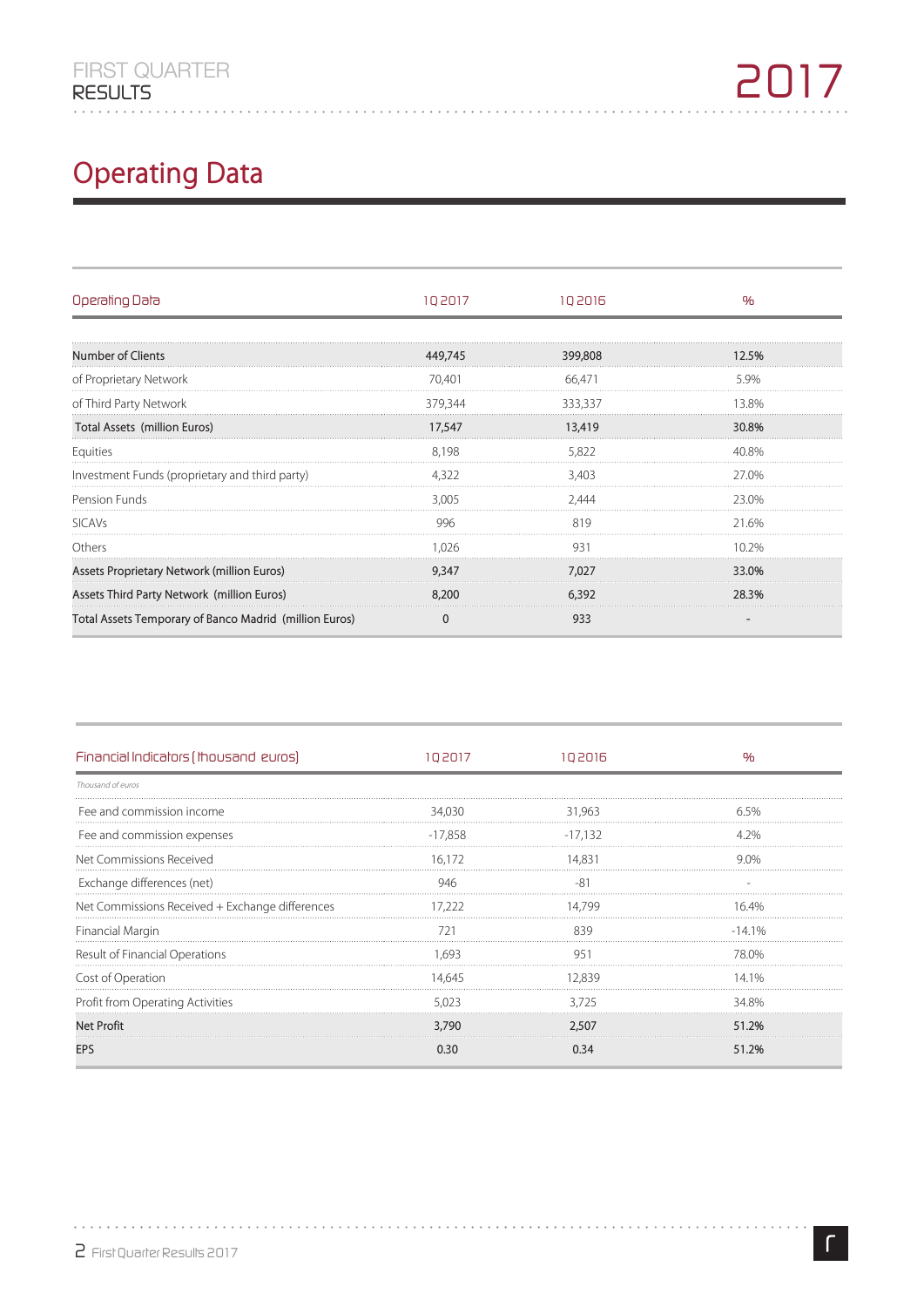# **Operating Data**

| Employees (period average) | 02017    | . ח 2016 |      |
|----------------------------|----------|----------|------|
| yees (period average)      |          |          | 7.1% |
| Branch Network (Latam)     | 245 (46) | 225 (31) | .9%  |
| Central services           |          |          | 53%  |
| Number of Offices          |          |          | 6%   |

. . . . . . . . . . . . .

. . . . . . . . . . . . .

| Share                              | 102017      | 02016       |  |
|------------------------------------|-------------|-------------|--|
| Ticker (Reuters/Bloomberg/Adrs)    | RTA4 MA     | RTA4 MA     |  |
| Share Price $(\epsilon)$           | 5.87        |             |  |
| Market Capitalisation $(\epsilon)$ | 244,177,303 | 243,345,353 |  |
| Number of Shares Issued            |             |             |  |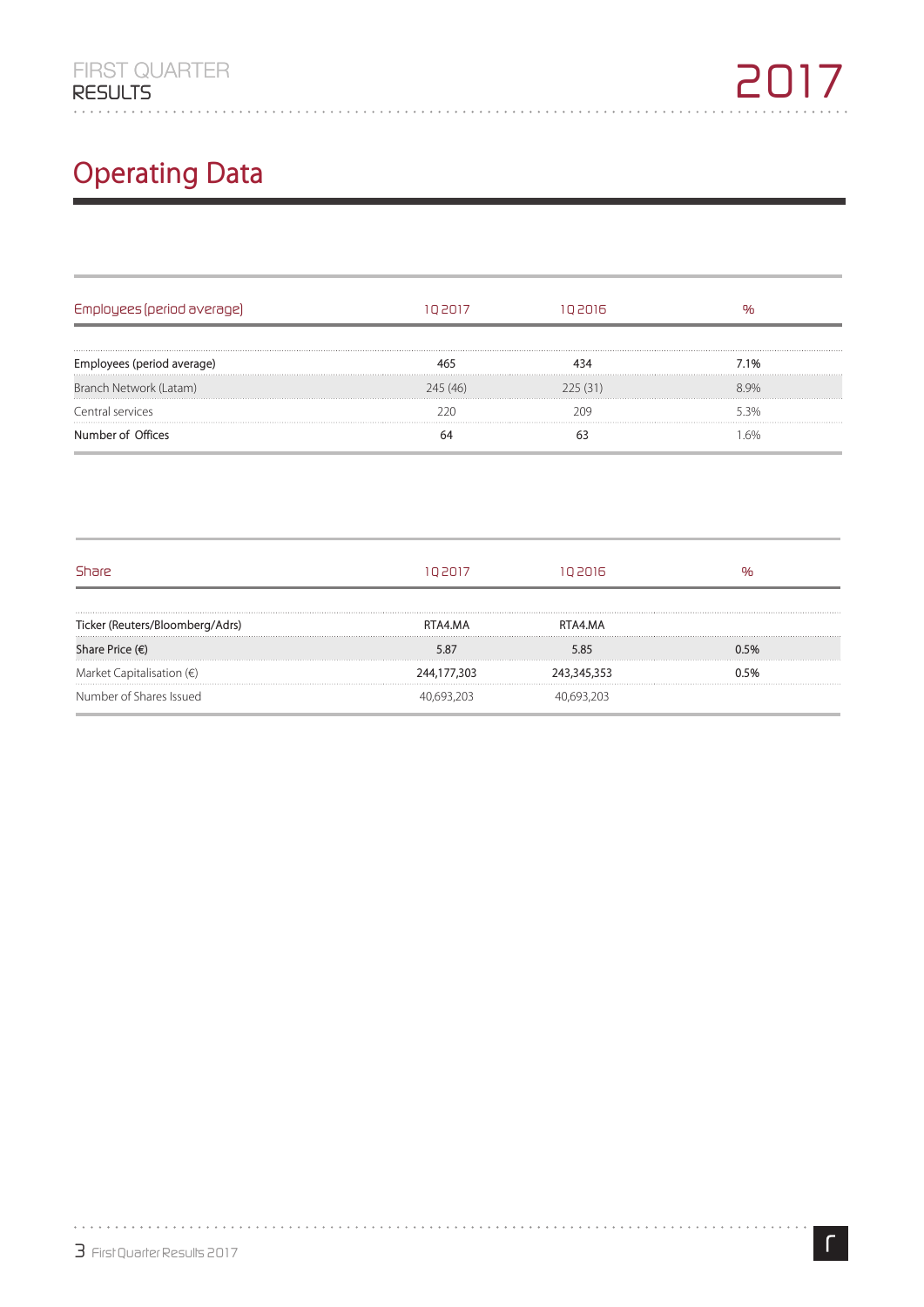## **Operating Data**

Assets under management and custody have reached 17,547 million Euros. The proprietary network accounts for 9,347 million Euros and 8,200 million Euros belong to the third party network. The total amount of assets has increased by 30.8% versus the same period last year. Assets have increased by 13.6% since the close of December 2016 hence maintaining a strong rate of growth.

During the first quarter 2017,assets within the proprietary network have increased by 18%.During the last twelve months they have increased by 33%.This translates in an increase of 2,320 million Euros.

#### **Assets under management during the period (Investment Funds,Sicavs and Pension Funds) reached 8,323 million Euros. This represents an increase of 24.9% over the first quarter 2016.**

Assets in Investment Funds distributed and managed by Renta 4 have reached at the end of the first quarter 4,322 million Euros versus 3,403 million Euros in the same period last year. This represents an increase of 27%

Assets managed by Renta 4 Asset Management have increased by 32.6% to 3,190 million Euros versus the same period last year.

#### **Assets invested in third party funds distributed by Renta 4 have reached 1,132 million Euros. They have increased by 13.5% during the last twelve months.**

Assets in Sicavs under management during the first quarter 2017 have reached 996 million Euros. This represents an increase of 21.6% over the same period last year

Pension Funds under management have increased by 23% reaching 3,005 million Euros over the same period last year.

Net asset inflows have increased by 648 million Euros during the period. The proprietary network channe led 413 million Euros and the third party network 235 million Euros.

New clients have continued to increase. Total number of clients have reached 449,745.The proprietary network accounts for 70,401 with an increase of 5.9%.The third party network accounts for 379,344 with an increase of 13.8%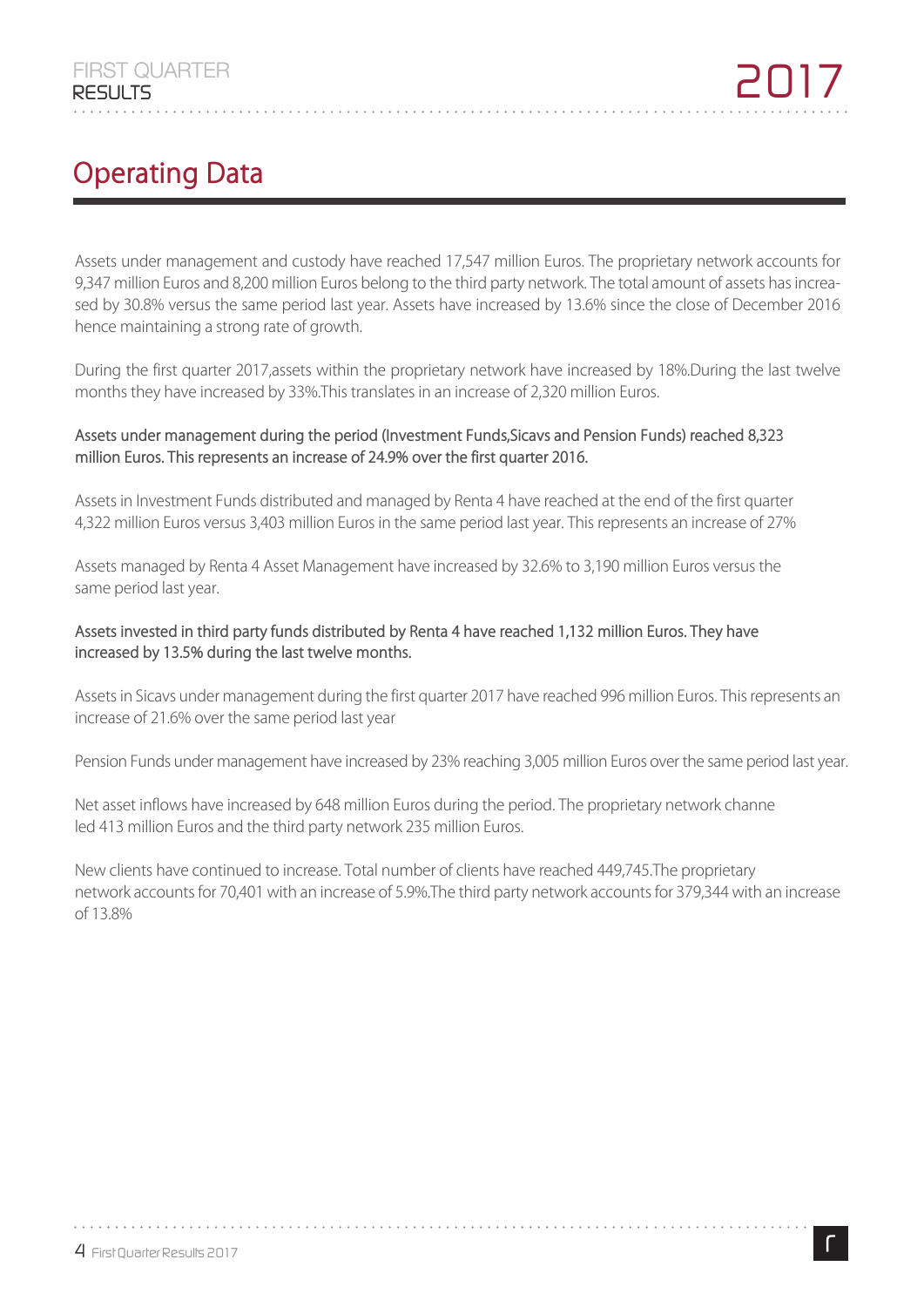### **First Quarter (January- March) Consolidated Profit and Loss Account**

| Thousand of euros                                                  |            |                |          |
|--------------------------------------------------------------------|------------|----------------|----------|
| Profil and Loss                                                    | 31/03/2017 | 31/03/2016     | %        |
|                                                                    |            |                |          |
| Interest and similar income                                        | 881        | 974            | -9.5%    |
| Interest expense and similar charges                               | $-160$     | $-135$         | 18.5%    |
| Net Interest Income                                                | 721<br>.   | 839            | $-14.1%$ |
| Return on equity instruments                                       | 1          | $\Omega$       |          |
| Profit (loss) of entities accounted for using the equity<br>method | $\Omega$   | $\Omega$       |          |
| Fee and commission income                                          | 34,030     | 31,963         | 6.5%     |
| Fee and commission expenses                                        | $-17,858$  | $-17,132$      | 4.2%     |
| Gains or losses on financial assets and liabilities (net)          | 1,693      | 951            | 78.0%    |
| Exchange differences (net)                                         | 946        | -81            |          |
| Other operating income                                             | 104        | 49             | 112.2%   |
| Other operating expenses                                           | $-1,201$   | $-354$         | 239.3%   |
| <b>Gross Margin</b>                                                | 18,436     | 16,235         | 13.6%    |
| Administrative expenses:                                           | $-12,171$  | $-11,310$      | 7.6%     |
| a) Personnel expenses                                              | $-7,473$   | $-5,953$       | 25.5%    |
| b) Other administrative expenses                                   | $-4,698$   | $-5,357$       | $-12.3%$ |
| Depreciation and amortisation                                      | $-1,273$   | $-1,175$       | 8.3%     |
| Provision expenses (net)                                           | 0          | $\overline{0}$ |          |
| Impairment losses on financial assets (net)                        | 31         | $-25$          |          |
| <b>Operating Profit</b>                                            | 5,023      | 3,725          | 34.8%    |
| Loss by deterioration rest of assets (net)                         |            |                |          |
| Gains of susp. assets not clasif. for sale                         | 712        | 0              |          |
| Profit Before tax                                                  | 5,735      | 3,725          | 54.0%    |
| Tax on profit                                                      | $-1,945$   | $-1,218$       | 59.7%    |
| Consolidated Profit for the year                                   | 3,790      | 2,507          | 51.2%    |
| a) Profit attributed to the parent                                 | 3,842      | 2,507          | 53.3%    |
| b) Profit attributed to minority interests                         | $-52$      |                |          |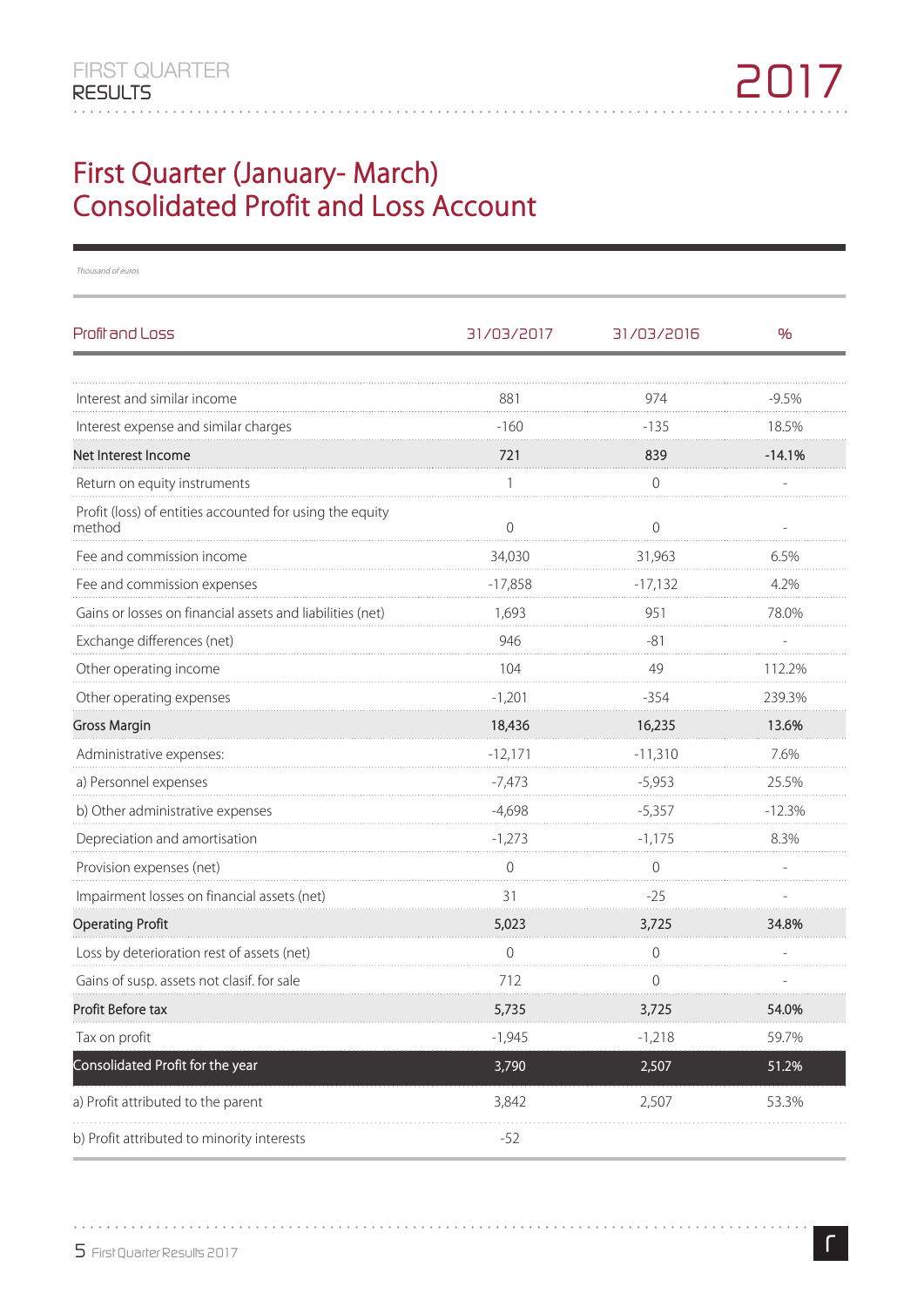### **First Quarter (January- March) Consolidated Profit and Loss Account**

Net Profit attributed to the Group has reached 3.8 million Euros during the first quarter 2016.This represents an increase of 51.2% over the same period last year.

Gross commissions (commissions received plus company results based on participation method and other products from operations) have increased by 6.6% to 34.1 million Euros versus 32 million Euros achieved in the same period last year.

Asset management commissions have decreased by 4.2% to 15 million Euros from 15.7 million Euros during the same period last year. This drop is explained by the fact that during the first quarter 2016 the contract of temporary assets under management from Banco Madrid ceased. Excluding such an effect, commissions have increased by 26% during the period.

Broking commissions (gross) have increased by 13.9% reaching 16 million Euros versus 14 million Euros in the same period last year.

Corporate services commissions have increased by 35.5% to 3.2 million Euros.

Net commissions (gross commissions-paid commissions) have increased by 9.4% reaching a total of 16.3 million Euros versus 14.9 million Euros in the same period last year. Taking into account exchange differences the increase is of 16.45.

Financial margin has reached 0.7 million Euros versus 0.8 in the same period last year. This is a drop of 12.5% explained due to the very low level of interest rates during the period.

The result of financial operations has increased by 70% to 1.7 million Euros versus 1 million Euros during the same period last year.

Operating costs (general costs, staff costs, other operational costs and amortizations) have totaled 14.645 million Euros. This represents an increase of 14.1% over the same period last year.

Staff costs have increased by 25.5% to 7.5 million Euros. This is mainly due to the calculation of bonuses to be paid to employees at the end of the year.

General administrative costs have decreased by 12.3% to 4.7 million Euros versus 5.4 million Euros in the same period last year. The fall is due to several cost cutting measures implemented over the last year.

Profit before tax has reached 5.7 million Euros versus 3.7 million Euros during the same period last year. This represents a 54% increase.

### *First Quarter Results 2017 6*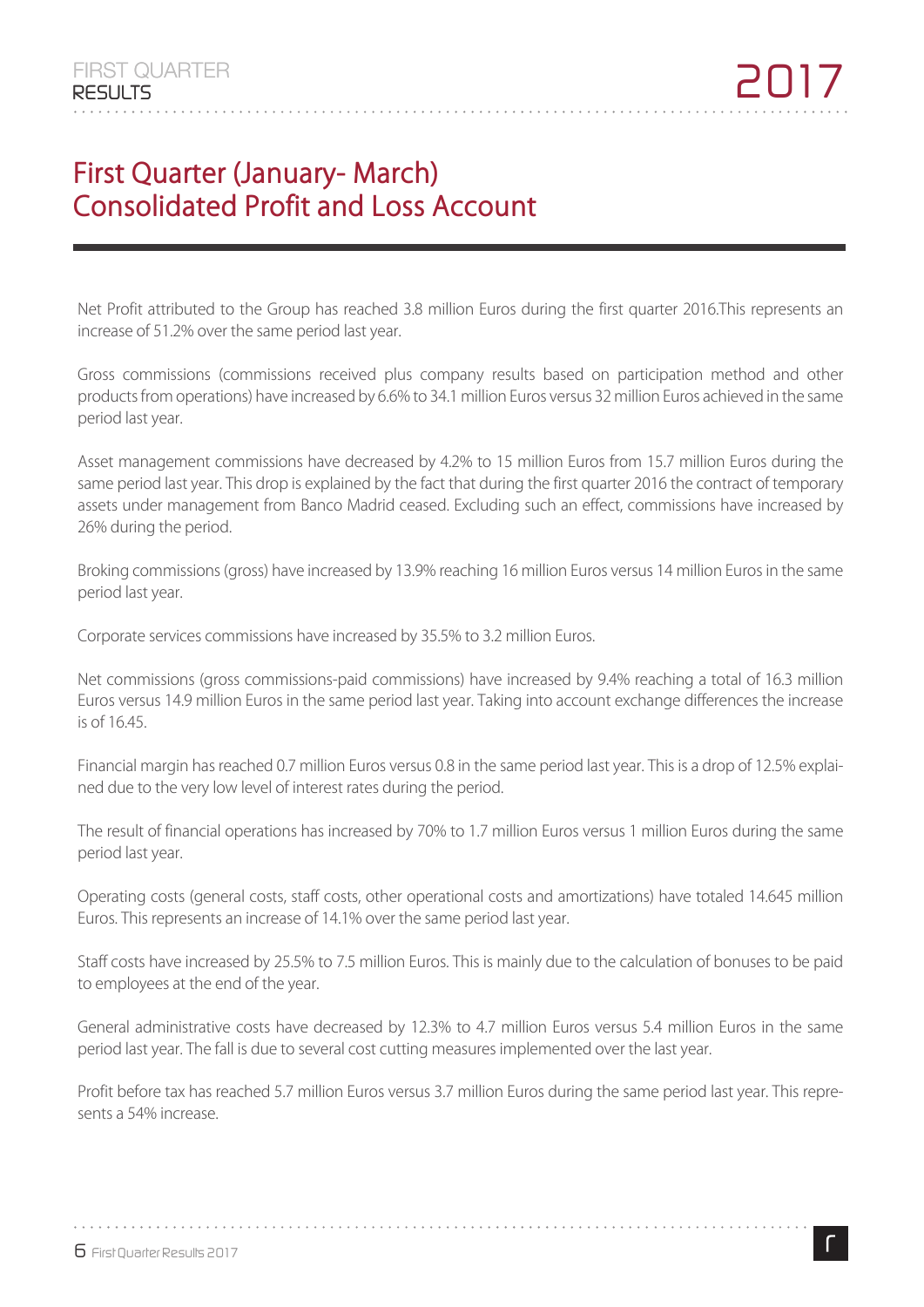## **Economic and Financial Outlook**

During the first quarter 2107 new clients have increased at a good pace and the increase in client assets has been confirmed yet for another quarter. The consistent and sustainable growth in the number of new clients together with the increase in assets and specially in the asset management division confirms the positioning of Renta 4 Banco as the only listed Spanish bank specialist in investment services and asset management.

The growth trend experienced in the last years allows us to maintain a positive projection of our activity and net profit for 2017 as seen in the last quarters.

The aim of the Bank is to maintain a high level of solvency and strong return on equity which together with the obtained profits allow for an increasing dividend distribution to shareholders.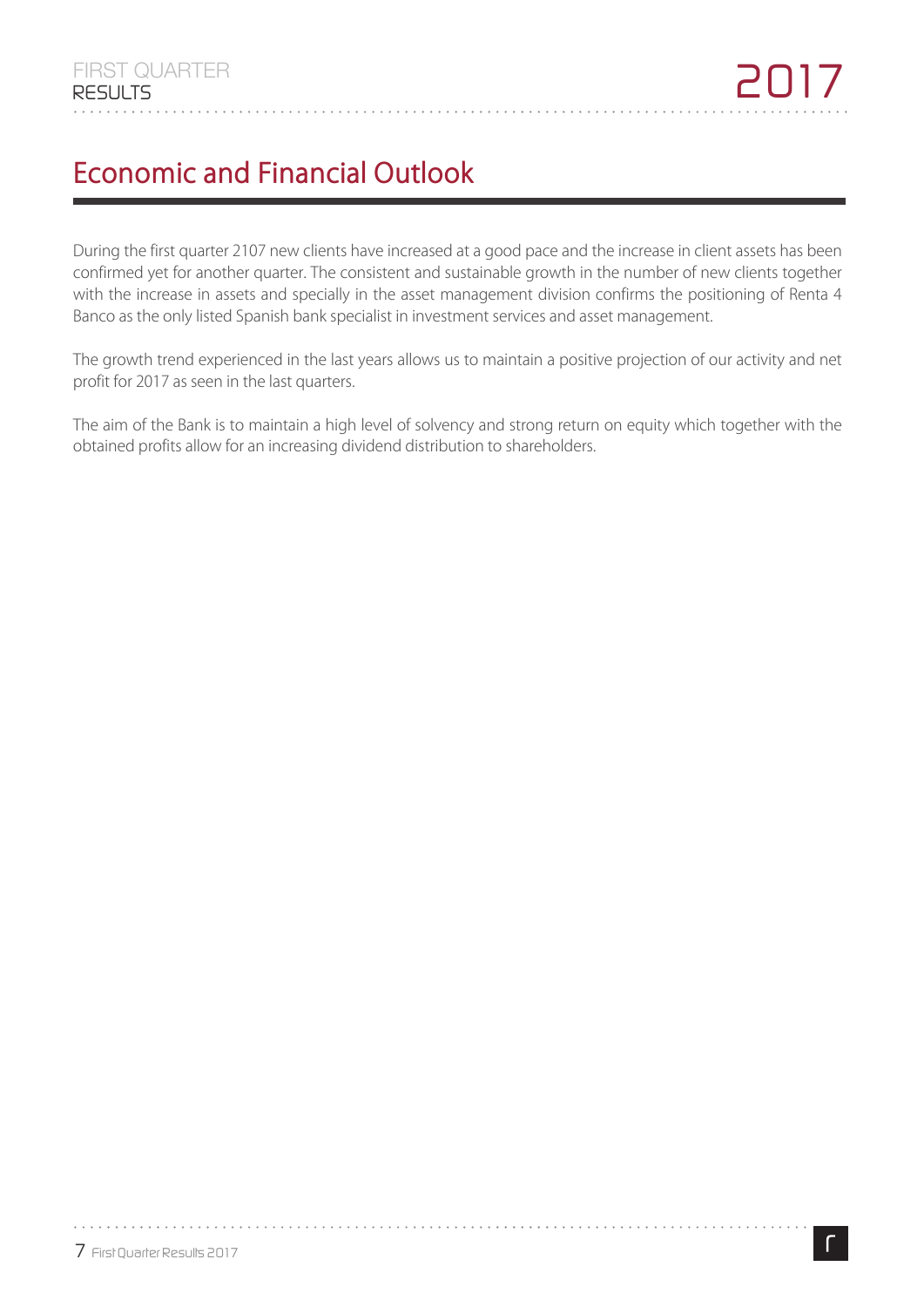## **Consolidated Balance Sheet**

| <b>ASSETS</b>                                                  | 31/03/2017     | 31/12/2016     |
|----------------------------------------------------------------|----------------|----------------|
| Thousand of euros                                              |                |                |
| 1. Cash and balances with central banks                        | 8,896          | 10,972         |
| 2. Financial assets held for trading                           | 4,874          | 7,379          |
| 3. Other financial assets at fair value through profit or loss |                |                |
| 4. Available-for-sale financial assets                         | 616,976        | 565,528        |
| 5. Debt securities                                             | 488,949        | 549,205        |
| 6. Held -to-maturity investments                               |                |                |
| 7. Ajustes a activos financieros por macro-coberturas          |                |                |
| 8. Hedging derivatives                                         |                |                |
| 9. Non-current assets held for sale                            |                |                |
| 10. Investments                                                | 0              | 286            |
| a) Associates                                                  | $\overline{0}$ | 286            |
| b) Jointly controlled entities                                 |                |                |
| 11. Insurance contracts linked to pensions                     |                |                |
| 12. Reinsurance assets                                         |                |                |
| 13. Property and equipment:                                    | 40,262         | 40,490         |
| a) For own use                                                 | 36,342         | 36,538         |
| b) Investment properties                                       | 3,920          | 3,952          |
| 14. Intangible assets:                                         | 17,419         | 17,567         |
| a) Goodwill                                                    | 15,291         | 15,291         |
| b) Otro intangible assets                                      | 2,128          | 2,276          |
| 15.Tax assets                                                  | 3,091          | 2,975          |
| a) Current                                                     | $\Omega$       | $\overline{0}$ |
| b) Deferred                                                    | 3,091          | 2,975          |
| 16. Other assets                                               | 1,140          | 716            |
| <b>TOTAL ASSETS</b>                                            | 1,181,607      | 1,195,118      |

. . . . . . . . . .

. . . . . . . . . . . . .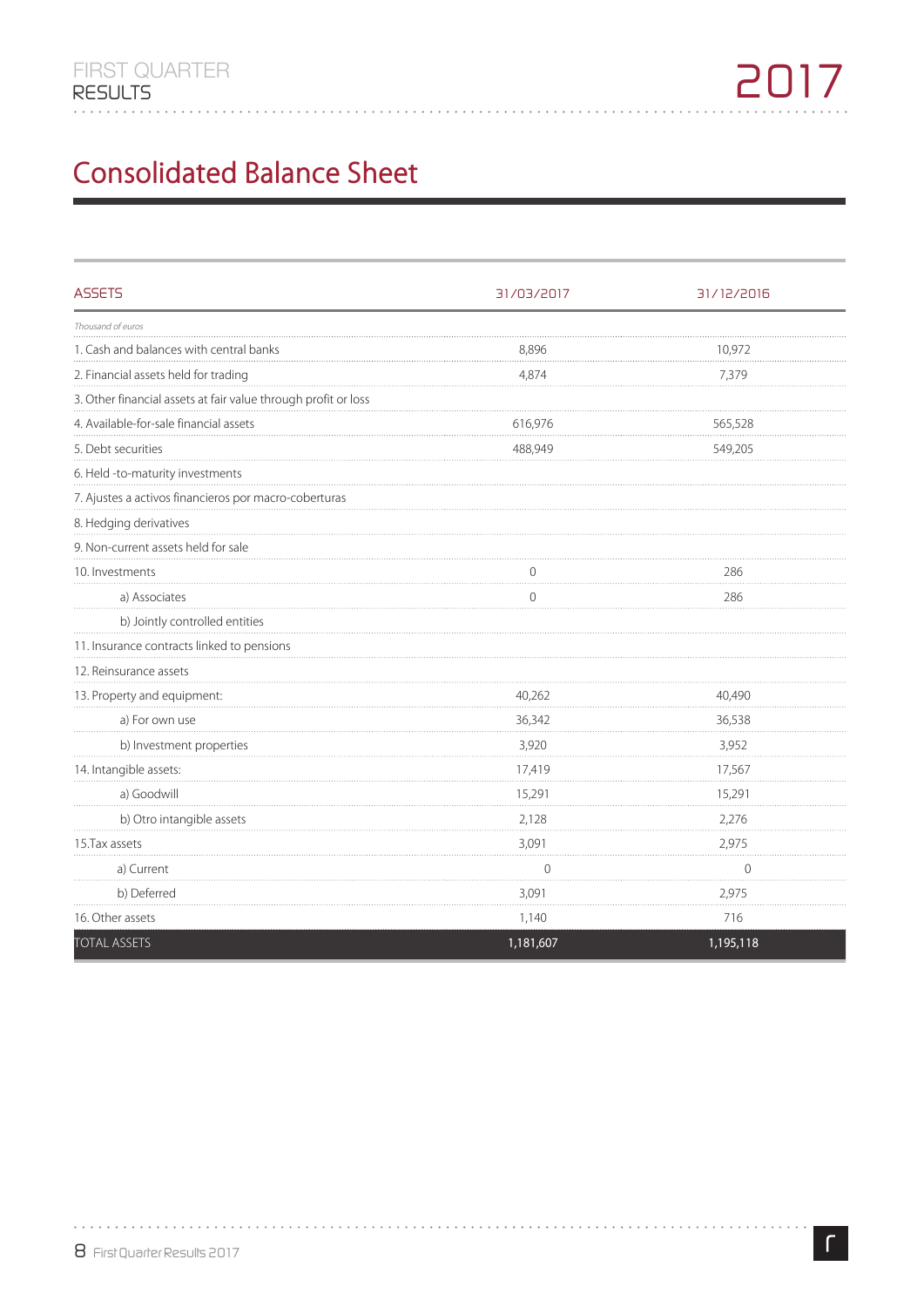## **Consolidated Balance Sheet**

| TOTAL EQUITY AND LIABILITIES                                                              | 31/03/2017 | 31/12/2016  |
|-------------------------------------------------------------------------------------------|------------|-------------|
| Thousand of euros                                                                         |            |             |
| <b>TOTAL LIABILITIES</b>                                                                  | 1,089,884  | 1,104,612   |
| 1. Financial liabilities held for trading                                                 | 822        | 4,205       |
| 2. Other financial liabilities at fair value through profit or loss                       |            |             |
| 3. Financial liabilities at amortized cost                                                | 1,078,261  | 1,092,883   |
| 4. Changes in the fair value of hedged items in portfolio hedges of interest rate<br>risk |            |             |
| 5. Hedging derivatives                                                                    |            |             |
| 6. Liabilities associated with non-current assets held for sale                           |            |             |
| 7. Liabilities under insurance contracts                                                  |            |             |
| 8. Provisions                                                                             | 500        | 700         |
| 9. Tax liabilities                                                                        | 6,660      | 4,533       |
| a) Current                                                                                | 4,744      | 3,077       |
| b) Deferred                                                                               | 1,916      | 1,456       |
| 10. Fondo de la obra social (sólo Cajas de Ahorro y Cooperativas de crédito)              |            |             |
| 11. Other liabilities                                                                     | 3,641      | 2,291       |
| 12. Cash                                                                                  |            |             |
| <b>EQUITY</b>                                                                             | 91,723     | 90,506      |
| <b>OWN FUNDS</b>                                                                          | 89,142     | 89,100      |
| 1. Capital or endowment fund                                                              | 18,312     | 18,312      |
| a) Issued capital                                                                         | 18,312     | 18,312      |
| b) Less: uncalled capital                                                                 |            |             |
| 2. Share premium                                                                          | 8,496      | 8,496       |
| 3. Reserves                                                                               | 58,919     | 54,782      |
| 4. Other equity instruments                                                               | 0          | $\mathbf 0$ |
| 5. Less: Treasury shares                                                                  | 427        | 370         |
| 6. Profit (loss) attributable to the parent                                               | 3,842      | 12,045      |
| 7. Less: Dividends and remuneration                                                       |            | $-4,165$    |
| <b>VALUATION ADJUSTMENTS</b>                                                              | 1,690      | 381         |
| 1. Available-for-sale financial assets                                                    | 1,446      | 377         |
| 2. Cash flow hedges                                                                       |            |             |
| 3. Hedges in net investments in foreign operations                                        |            |             |
| 4. Exchange differences                                                                   | 244        | 4           |
| 5. Non-current assets held for sale                                                       |            |             |
| 6. Companies accounted using the equity method                                            |            |             |
| 7. Other valuation adjustments                                                            |            |             |
| TOTAL EQUITY ATTRIBUTABLE TO THE PARENT                                                   | 90,832     | 89,481      |
| <b>MINORITY INTERSTS</b>                                                                  | 891        | 1,025       |
| 1. Valuation adjustments                                                                  | 0          | $\Omega$    |
| 2. Others                                                                                 | 891        | 1,025       |
| TOTAL EQUITY AND LIABILITY                                                                | 1,181,607  | 1,195,118   |